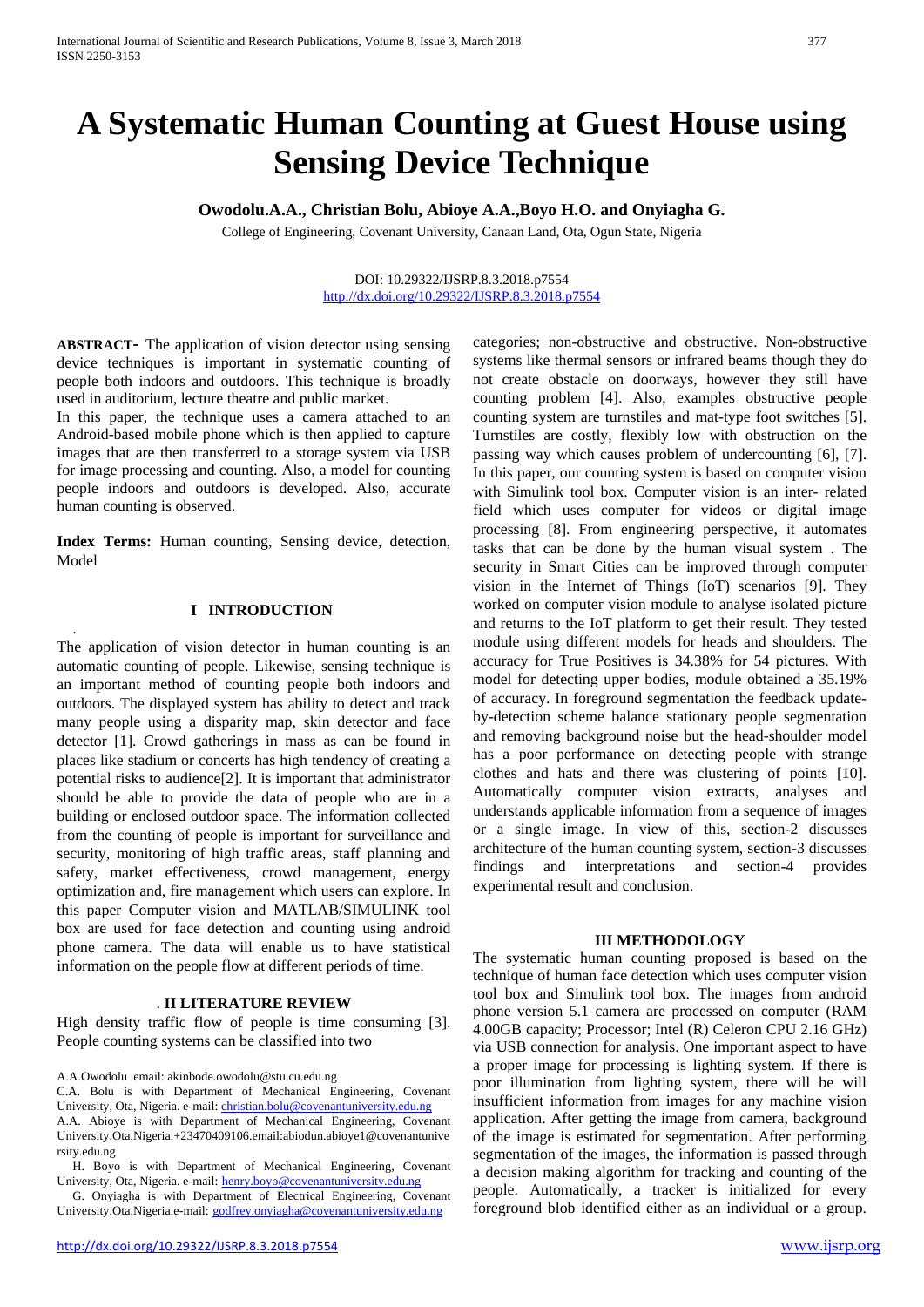Finally, the developed model is implemented on MATLAB/ SIMULINK.



**Figure1: Counting System Algorithm for Image Processing**



**Figure 2: Face Detection with Viola Jones Cascade Detector for Single Image (Tested)**



**Figure 3: Detection of 18 People out of 22 with Upperbody using Viola Jones Cascade Detector**

## **IV RESULTS AND DISCUSSION**

The Guest House has a sitting capacity is 500 persons with different facilities for game and audio-visual display. The population is high on Saturdays due to ceremonies. The video and images were recorded on Saturday between 11 a.m-11.30am.The time of video clip was 4mins and it captured indoor and outdoor. The video or image was recorded in various locations at the Guest house. These are represented as Sample A, Sample B, Sample C, Sample D, Sample E, Sample F, Sample G and Sample H. The resolutions (pixel) are recorded. Sample A is the major location of the entertainment with the highest population of 22 people while Sample H has the lowest population of 4 people.

% Counting Accuracy  $\frac{\text{Proceedsed Value}}{\text{Actual Counting Number}}$  *x* 100

**Table 4.1: The Visitor Attendance and Counting Accuracy**

| ACTUAL            | RESOLUTION      | <b>PROCESSED</b> | <b>DIFFERENCE</b>    | BETWEEN COUNTING |
|-------------------|-----------------|------------------|----------------------|------------------|
| COUNTING          | (PIXEL)         | VALUE            | ACTUAL AND PROCESSED | ACCURACY (%)     |
| VALUE             | <b>IDENTITY</b> |                  | (ERROR)              |                  |
| $22\,$            | 293X521         | 18               | $\overline{4}$       | 81.8             |
| 18                | 279X435         | 17               | $\mathbf{1}$         | 94.4             |
| 14                | 267X367         | 9                | 5                    | 64.3             |
| 19                | 288X398         | 18               | $\mathbf{1}$         | 94.7             |
| 15                | 273X320         | 13               | $\overline{c}$       | 86.7             |
| $\overline{\tau}$ | 173X263         | 5                | 2                    | 71.4             |
| 5                 | 194X428         | 5                | 0                    | 100.0            |
| $\overline{4}$    | 196X316         | 3                | $\mathbf{1}$         | 75.0             |

The actual counting is by manual method. Likewise, the difference between the actual counting number of people and processed value gives the error as shown in the table above. In order to increase the accuracy, the background of the image is properly estimated to remove effect of occlusion.

Sample A, has the actual counting value of 22 people while the processed value from camera was 18 and error is 4. Percentage of counting accuracy calculated is 81.8%. Sample B, has the actual counting value of 18 people while the processed value from camera 17 and error is 1. Percentage of counting accuracy calculated is 94.4% respectively. Likewise, Sample C, has the actual counting value of 14 people while the processed value from camera 9 and error is 5. Percentage of counting accuracy calculated is 64.3% respectively. Sample D, has the actual counting value of 19 people while the processed value from camera 18 and error is 1. Percentage of counting accuracy calculated is 94.7% respectively. Sample E, has the actual counting value of 15 people while the processed value from camera 13and error is 2. Percentage of counting accuracy calculated is 86.7% respectively. Sample F, has the actual counting value of 7 people while the processed value from camera 5 people and error is 2. Percentage of counting accuracy calculated is 71.4% respectively. Sample G, has the actual counting value of 5 people while the processed value from camera 5 people and error is 0. Percentage of counting accuracy calculated is 100.0% respectively. Sample H, has the actual counting value of 4 people while the processed value from camera is 3 people and error is 1. Percentage of accuracy calculated is 75.0% respectively.